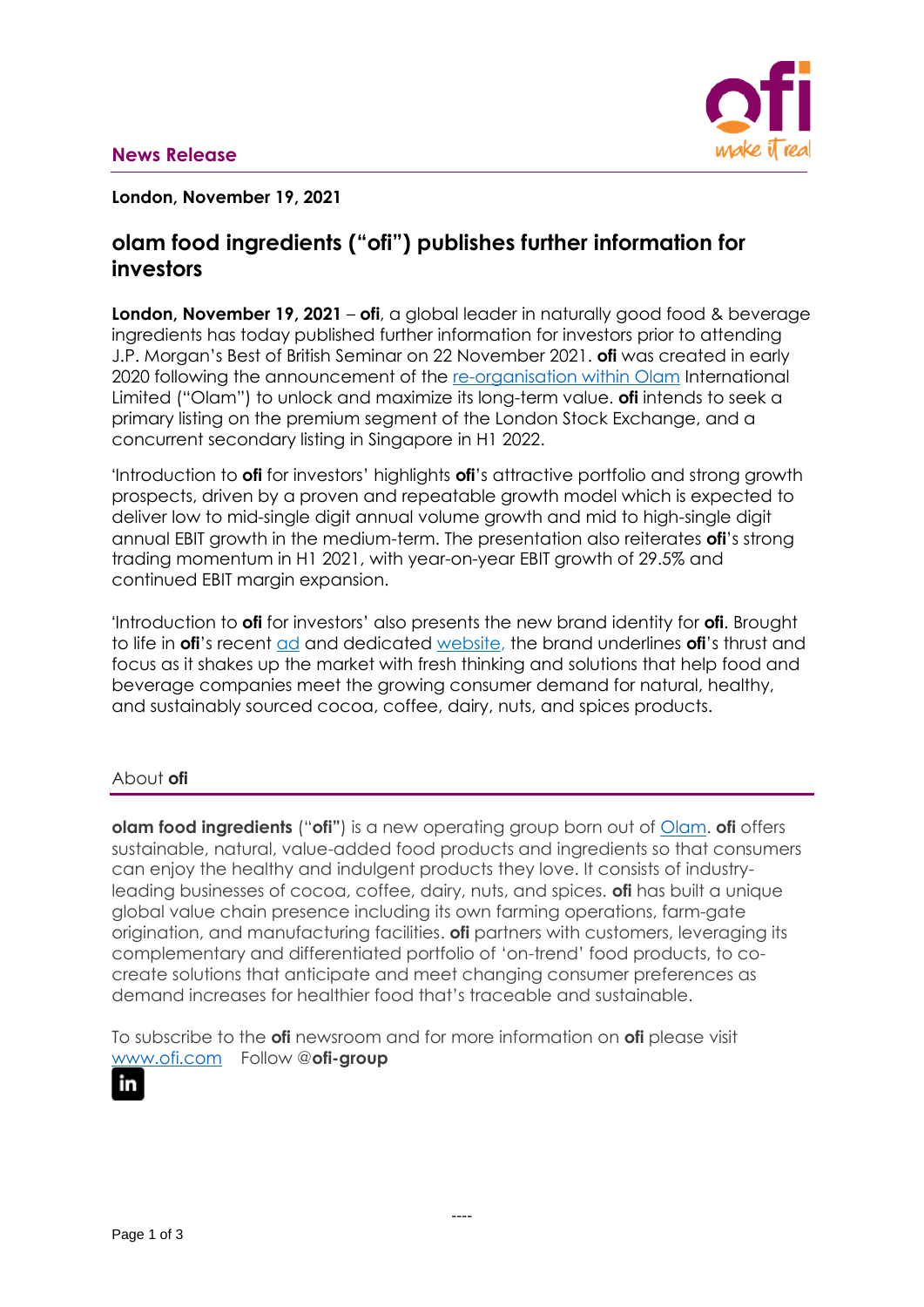## **News Release**



### **London, November 19, 2021**

#### About Olam

Olam is a leading food and agri-business supplying food, ingredients, feed and fibre to 17,300 customers worldwide. Its value chain spans over 60 countries and includes farming, processing and distribution operations, as well as a sourcing network of an estimated 5 million farmers. By re-imagining global agriculture and food systems, Olam aims to address the many challenges involved in meeting the needs of a growing global population, while achieving positive impact for farming communities, our planet and all our stakeholders.

Headquartered and listed in Singapore, Olam currently ranks among the top 30 largest primary listed companies in terms of market capitalisation on SGX-ST.

Since June 2020, Olam has been included in the FTSE4Good Index Series, a global sustainable investment index series developed by FTSE Russell, following a rigorous assessment of Olam's supply chain activities, impact on the environment and governance transparency. The FTSE4Good Index Series identifies companies that demonstrate strong Environmental, Social and Governance (ESG) practices and is used by a variety of market participants to create and assess responsible investment funds.

More information on Olam can be found at [www.olamgroup.com](http://www.olamgroup.com/) Follow @olam



This announcement does not constitute or form part of an offer for sale or solicitation of an offer to purchase or subscribe for securities in the United States, Canada, Australia, South Africa, Japan or any other jurisdiction and the securities referred to herein have not been registered under the securities laws of any such jurisdiction. The ordinary shares have not been and will not be registered under the United States Securities Act of 1933, as amended (the "Securities Act"), and may not be offered or sold, directly or indirectly, in the United States, absent registration under or an exemption from, or transaction not subject to, the registration requirements of, the Securities Act. No public offering of securities is being made in the United States or in any other jurisdiction.